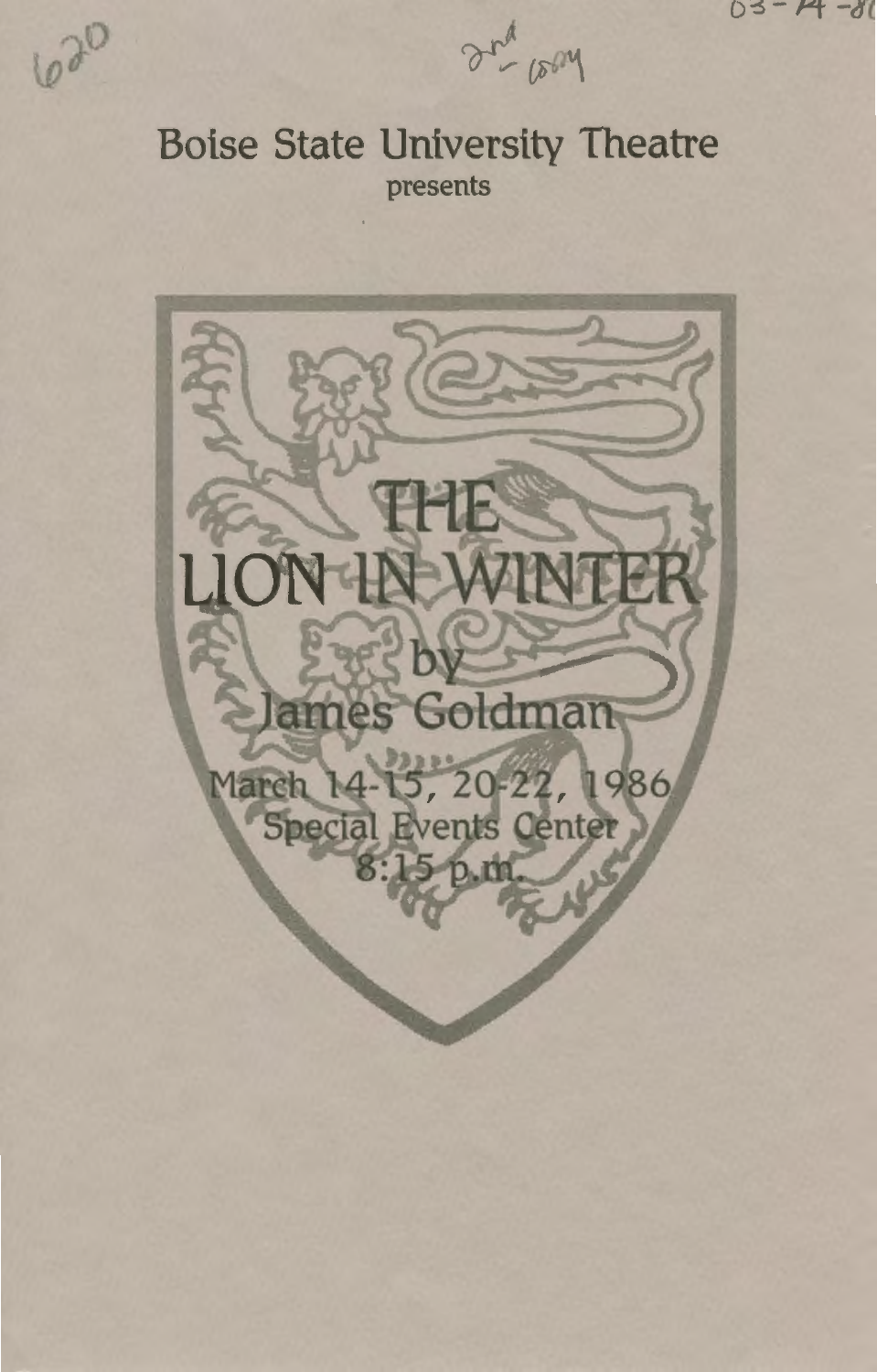Boise State University Department of Theatre Arts

#### *presents*

# **THE LlON lN WINTER**

#### **CAST**

(in order of appearance)

#### **THE TIME:** Christmas, 1183

#### **THE PlACE:** Henry's Castle at Chinon, France

# **ACT l**

Intermission - 15 minutes

## **ACT ll**

*Produced by special arrangement with Samuel French,* Inc.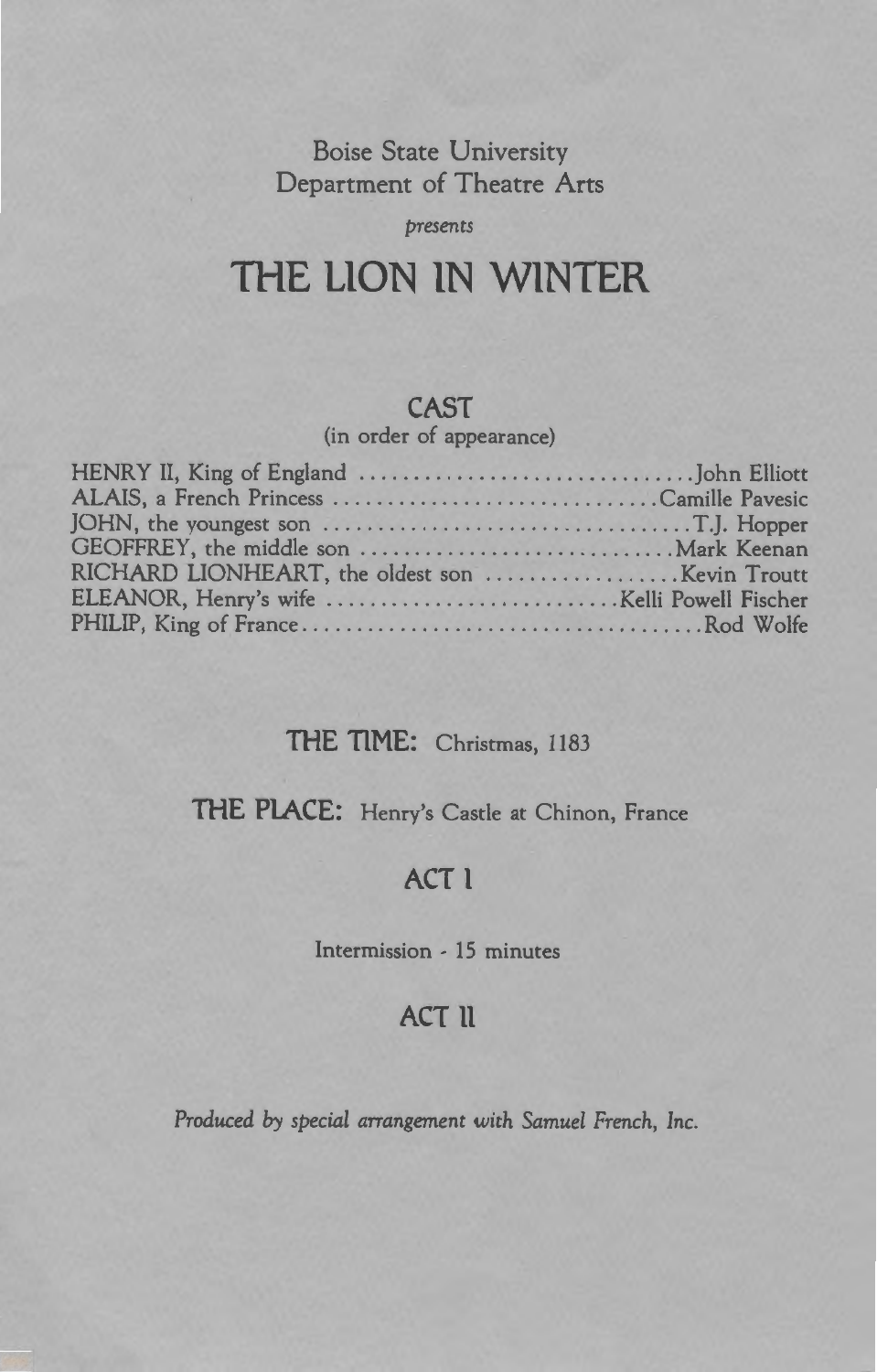# **PRODUCTION STAFF**

|                                               | Pete Weaver<br>TOO AREA A PARTIES TO LAR |
|-----------------------------------------------|------------------------------------------|
|                                               |                                          |
|                                               |                                          |
| Box Office Manager  Margarita DeLeon Guerrero |                                          |
|                                               |                                          |
|                                               | Lucille Tracadas                         |
|                                               |                                          |
|                                               | Holly Holsinger                          |
|                                               |                                          |
|                                               |                                          |

#### **PRODUCTION CREW**

**PROPERTIES**  Kirstin Allen

**SETTING**  Mike Hartwell, Head Kurt Strobel Robert Parsley Cristina Poole

**COSTUMES**  Nancy Berger, Head Heather Nisbett Marrianne Paul

> **LIGHTS**  John Hadley Matt Hill

**SOUND**  Tom Kinsey